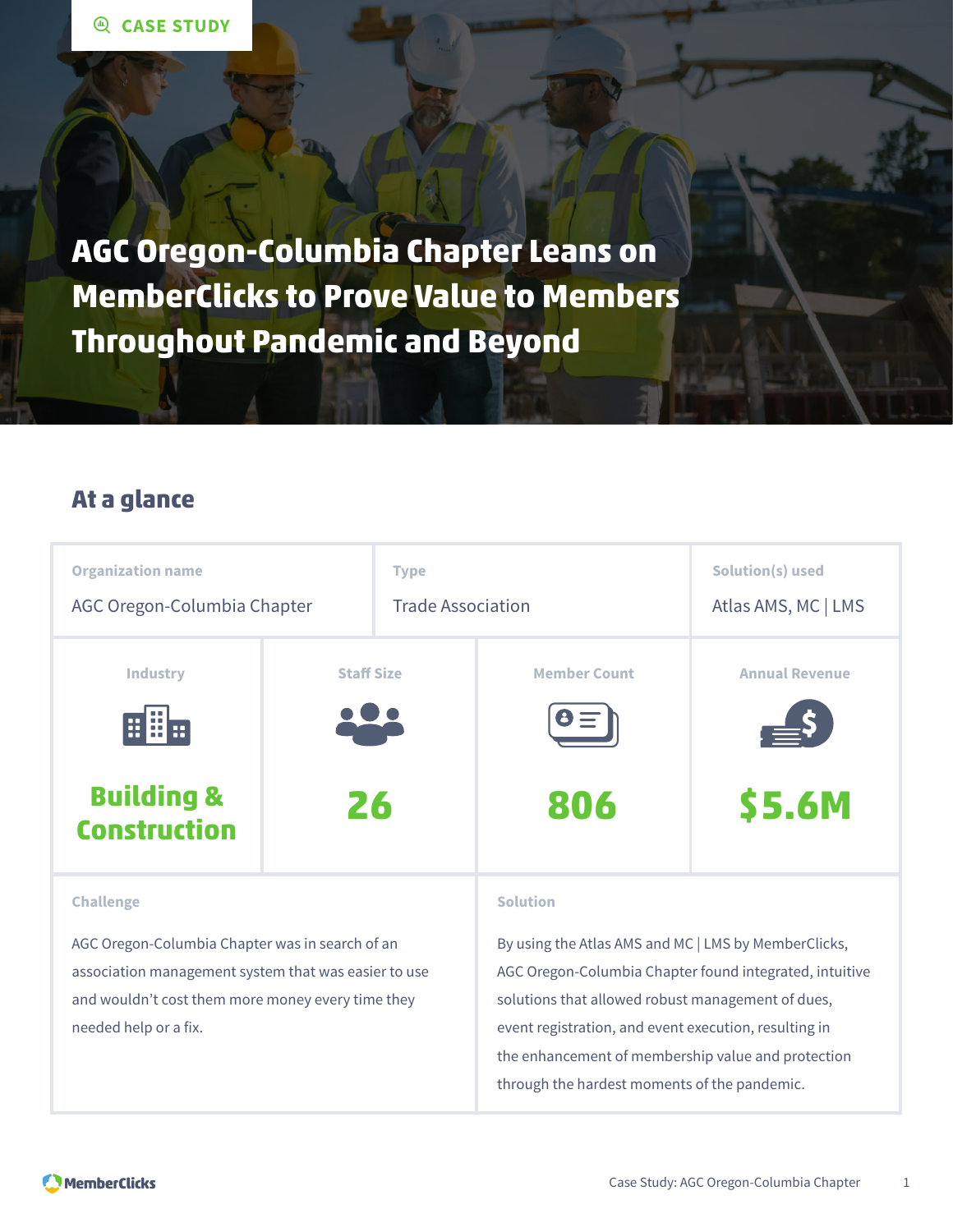**When the pandemic hit earlier this year, we were all caught off guard. Many institutions didn't know what to do or how to react. Many associations, on the other hand, leaned into the crisis, spending hundreds of hours assessing critical member needs and answering the call to protect the interest of their industries. The Associated General Contractors (AGC) Oregon-Columbia Chapter was one of those organizations.**

"At the beginning of the pandemic, people were beating our door down, particularly in terms of safety and legislative stuff," said Member Engagement Manager Ali Gadbaugh. "We were really busy because people were coming to us for questions and training asking, 'How do we navigate this?'"

#### **Strengthening Value At All Times**

As the Oregon chapter representing the entire commercial construction industry, AGC had always presented a strong value proposition. Its 806 member companies agree, as their member number has held strong for a long time. In addition to copious educational opportunities, events and networking functions, AGC offers various insurance programs, the most popular of which is their workers comp program.

"We have a partnership with a local workers comp carrier called SAIF — State Accident Insurance Fund — Corporation," said Gadbaugh. "And participants of that group are offered upfront discounts on their workers comp premium along with annual returns based on how the entire group performs. And usually the return on that is about four to one. So that usually covers people's dues plus some based on the savings that they get."

# **"**

**We have had the opportunity to utilize registration with Atlas for online events, and our members have noticed the ease in which they can register for an event.**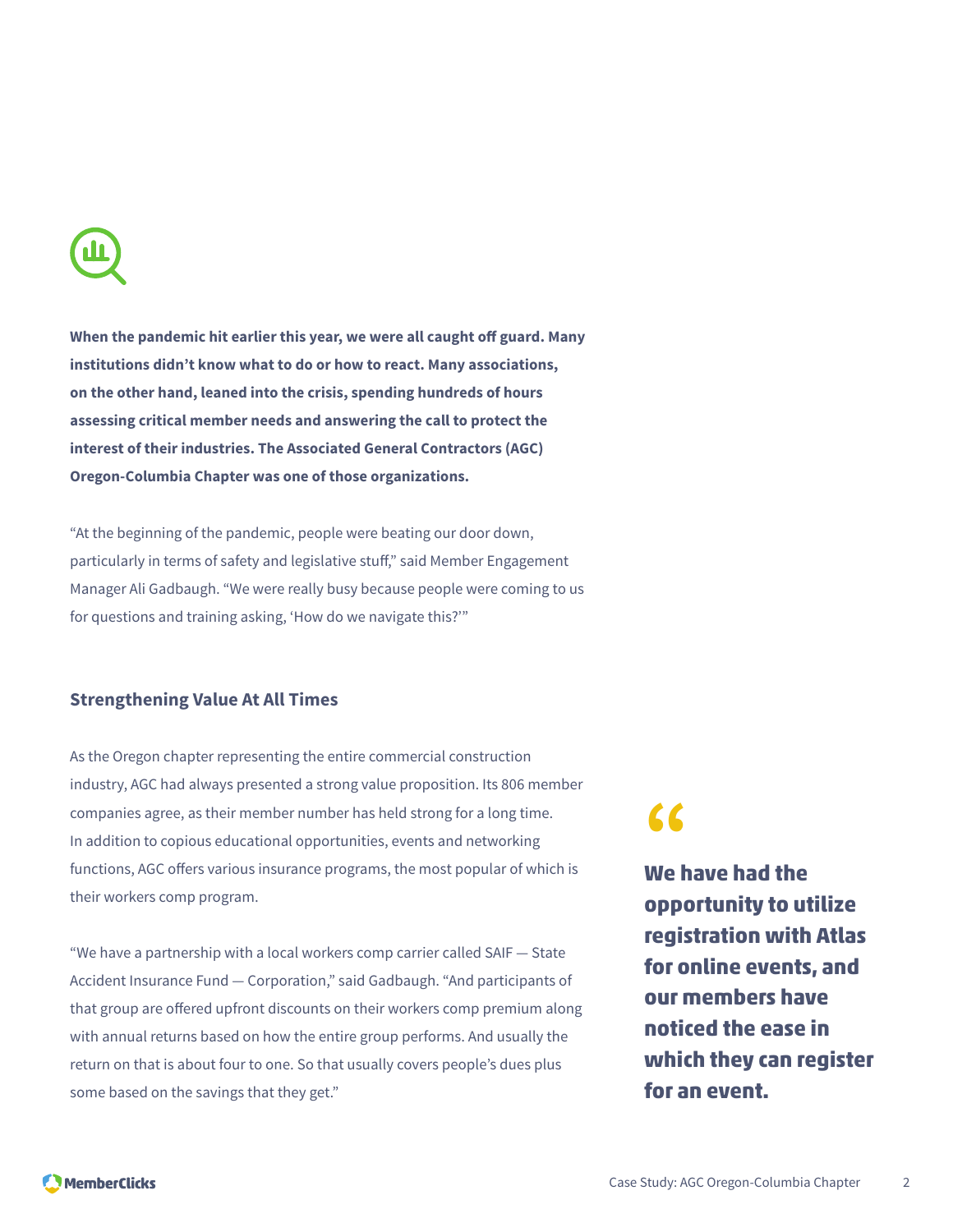Traditionally, AGC Oregon-Columbia Chapter also hosts a handful of events throughout the year, including an annual business meeting in January, a 3-day summer convention, three golf tournaments and a shooting competition. Needless to say, the 26-person staff at AGC Oregon stays very busy catering to the maintenance and quality of member benefits.

Of course, as an organization with so many moving parts and high member satisfaction expectations, having the technology to enhance their efforts was key. Unfortunately, the tool they were working with wasn't cutting it.

#### **Making Changes**

According to Executive Assistant Kari Schoonover, a 30-year employee of AGC Oregon-Columbia Chapter, their previous system, ACGI, was clunky and difficult to use, especially for communications and events. And any time they needed assistance, there was a cost associated with the fix. They'd had enough. It was time to start the search for a new association management software — the staff and board were aligned on that one.

Through the efforts of a consultant mixed with existing relationships and awareness, AGC Oregon-Columbia Chapter started looking into GrowthZone and MemberClicks, ultimately choosing the Atlas AMS by MemberClicks.

"One of the reasons that we really went with MemberClicks — I mean, I think there's several, but one of them, for me, at least — was that there were other AGC associate chapters that are with MemberClicks," recalls Schoonover. "So I felt like that spoke volumes of the product, what the company can do, and the solutions that MemberClicks builds for associations."

### **"**

**One of the reasons that we really went with MemberClicks was that there were other AGC associate chapters that are with MemberClicks. I felt like that spoke volumes of the product.**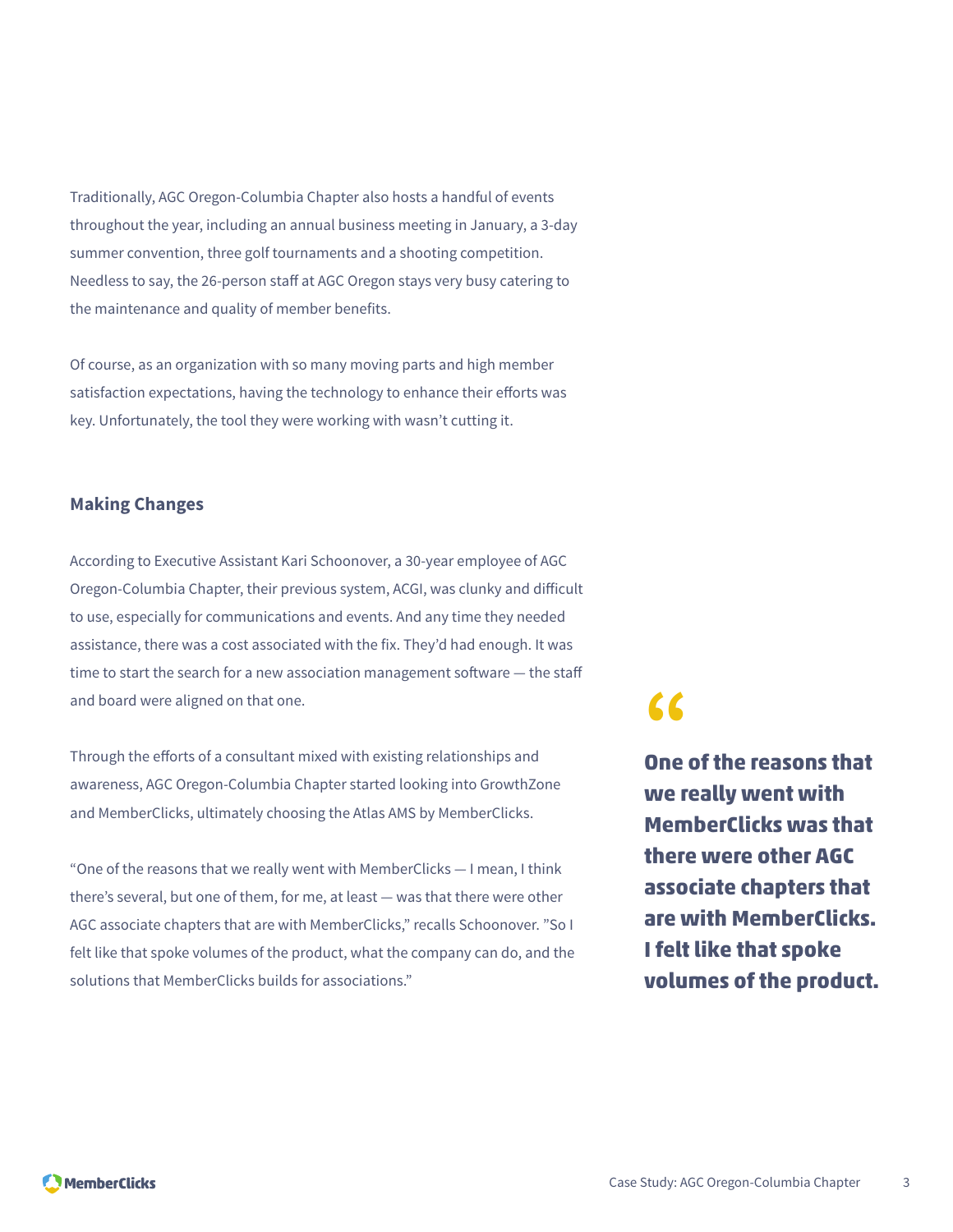#### **Adapting to Changes**

The AGC Oregon-Columbia Chapter team was excited and ready to get started with their new technology. That was in March...of 2020. That's right; When "it" happened. What better way to go into a global emergency than armed with a new management system? It certainly helped the team answer the call of so many members. The AGC team was equipped to shine.

AGC staff traded in the cumbersome nature of their previous software for workflows that lasted only a few steps. Gadbaugh noted that parts of their previous system were so difficult to utilize, they just didn't bother. One of the areas that was highly manual was event registration.

With the cancellation of in-person events,AGC Oregon-Columbia Chapter saw an opportunity to take existing events online and even create new online resources in response to member inquiries around COVID. Having a seamless event registration process was key to that effort.

"We have had the opportunity to utilize registration with Atlas for online events, and our members have noticed the ease in which they can register for an event," said Events Manager Viktoria Schulz. "Atlas allowed us to streamline our event registration process. On the backend, we are now able to set up events more easily and track registrations/special fields within the database, rather than having miscellaneous Excel sheets."

Staff is also saving a ton of time by using Atlas for events.

"Sponsors and other special registration rate recipients are now able to register themselves through our website, rather than filling out paper forms and staff having to manually register them," said Schulz. "Thank you promo codes!"

## **"**

**Atlas allowed us to streamline our event registration process. On the backend, we are now able to set up events more easily and track registrations/ special fields within the database, rather than having miscellaneous Excel sheets.**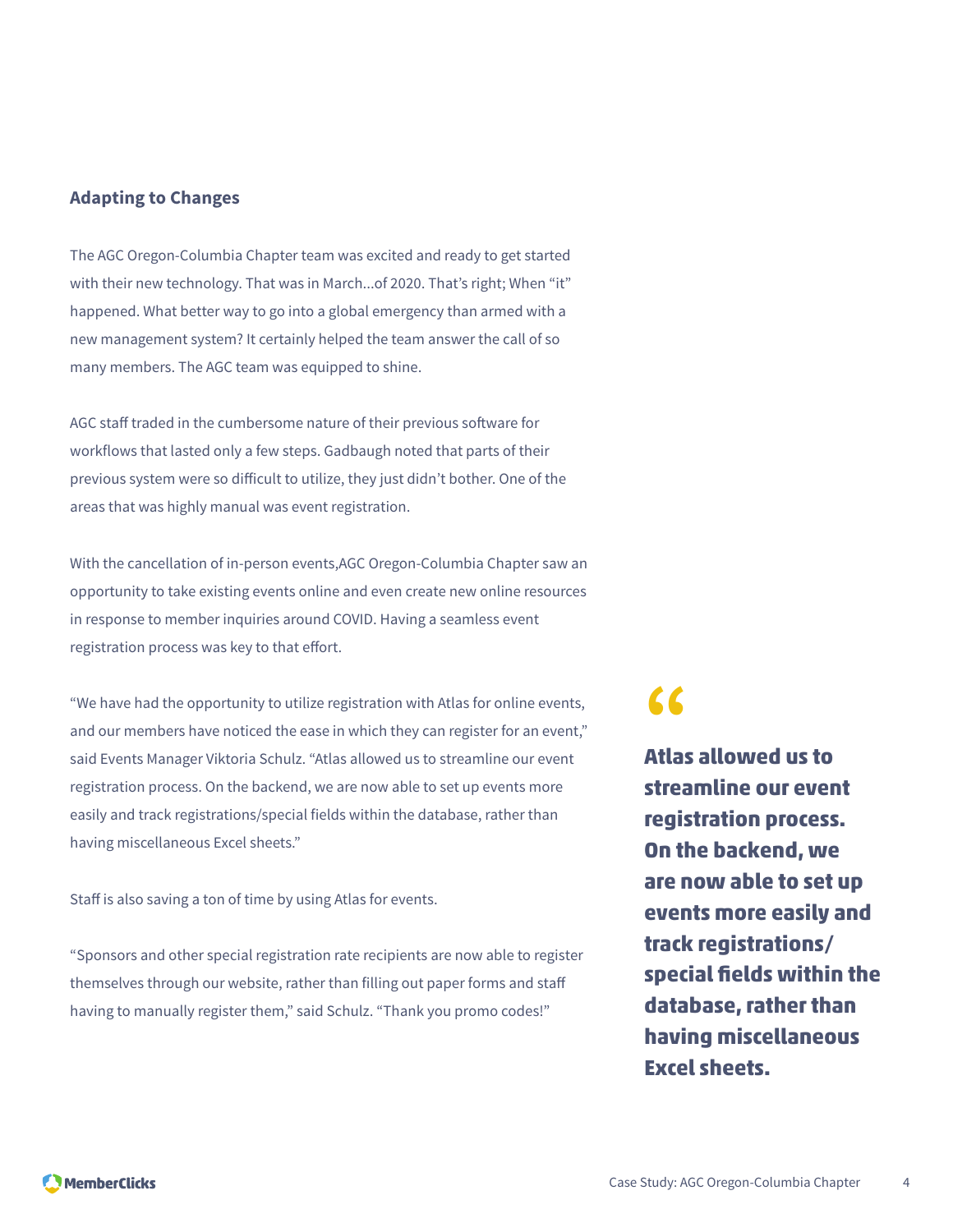#### **Getting Creative to Meet Member Needs**

In addition to wins associated with event registration itself, AGC Oregon-Columbia Chapter saw huge opportunity in MC | LMS, the integrated learning management system offered by MemberClicks. When it was clear in-person events were not in the card, AGC creatively utilized MC | LMS to host its virtual events.

"We researched a lot of virtual event platforms but moved forward with MC I LMS for two reasons," said Schulz. "One, the seamless user experience for our members – they have one login. Two, the versatility of the MC I LMS platform. We were able to use it for our largest event of the year."

At the time, MC | LMS was the perfect platform (Editor's Note: MemberClicks has since developed a dedicated virtual event platform. Interested? **[Click here.](https://www.memberclicks.com/virtual-event-software)**) to pivot in-person events virtual and then host on-demand content after the event elapsed. AGC used the LMS for its Summer Convention, which they transitioned from a 3-day event to a month-long speaker series. The integration between Atlas and MC | LMS made things easy on staff, but also provided a seamless experience for attendees.

"Due to COVID-19, we transitioned to a virtual event for the entire month of August." Schulz said. "We hosted 12 education sessions and 2 networking happy hour events and were able to give members access to all of this via MC I LMS. We received great feedback from our members on our post-event survey regarding the ease of using or registering and using this platform. Sponsors were recognized in multiple places in this platform, giving them a great ROI as well."

Going forward, Schulz said they plan to continue using MC | LMS for its virtual events, but they will also unlock more of its potential in other ways.

"We are in the process of transitioning it to be a hub for chapter and council materials," she said.

# **"**

**We received great feedback from our members on our postevent survey regarding the ease of using or registering and using this platform.**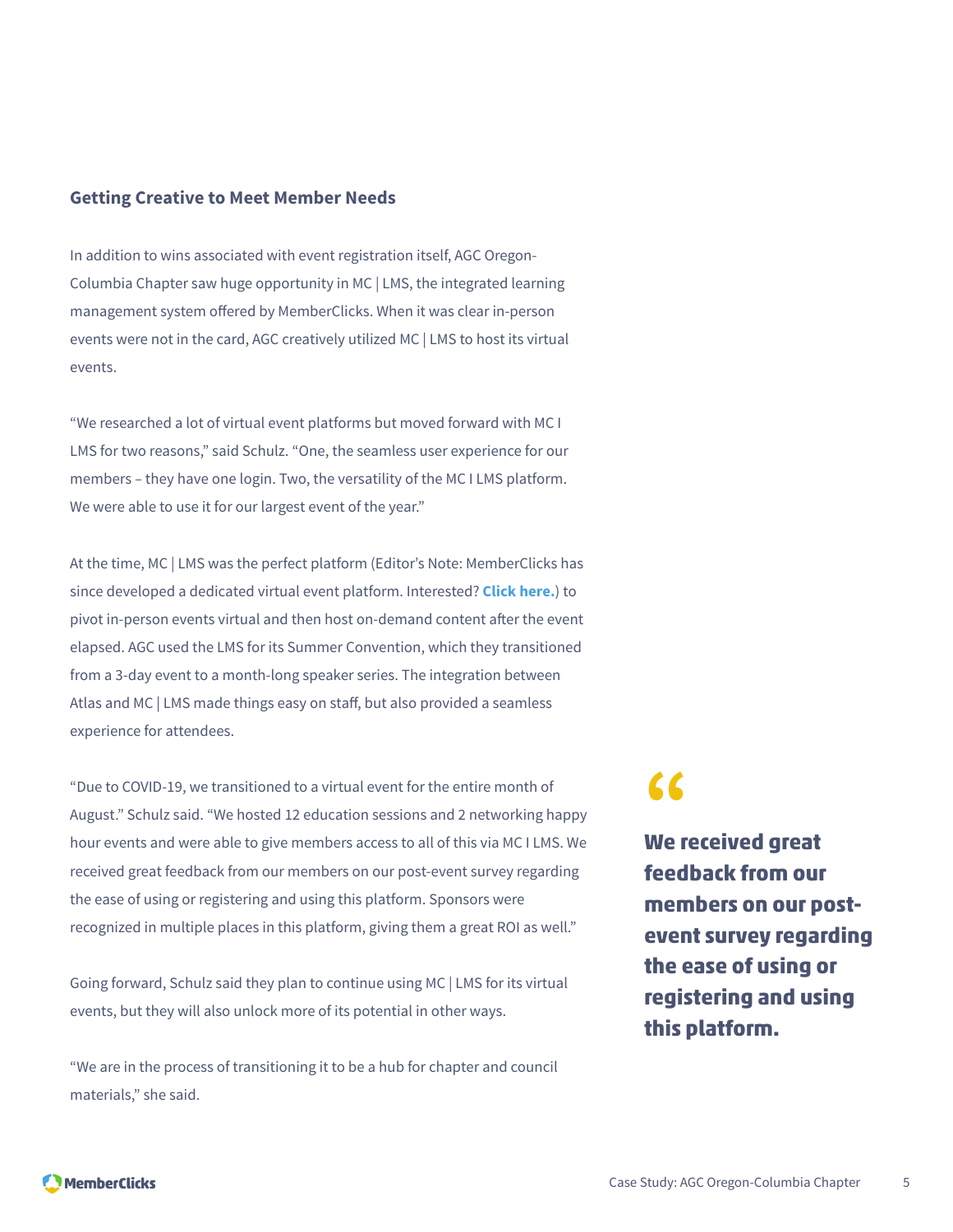#### **Making Lemonade**

In addition to being ready to offer events uninterrupted, AGC was also a go-to resource for members looking for information and materials.

"There's only one good thing about COVID for us," said Schoonover. "And that is the fact that when it hit, we actually were able to step forward. We put together a lot of information and a lot of data within a very short amount of time. We were kind of the leading edge association or group out there that was providing all of the safety-related info that people needed. And we became the hub."

Communications tools within Atlas were a big part of that.

"Speaking to my favorite feature in the platform, in the previous AMS we had, I never used the communication module because it was just so convoluted and clunky," said Gadbaugh "And so I've used the communication module a ton since implementation. It's a huge time saver and it's just nice to use and seamless."

#### **Looking at the Next Steps**

After navigating through a tough year quite successfully, the AGC Oregon-Columbia Chapter team is looking forward to the future, where perhaps some business-as-usual may come back into view. But they feel confident and equipped to handle what's to come thanks to their partnership with MemberClicks.

While Gadbaugh relishes in the ease of communicating with members, as well as how simple it is for members to jump online, access their profiles, and pay their dues, Schulz is giddy about the deep connections between their AMS and LMS and how that will translate into time saved for staff and a smoother experience for members.

### **"**

**... I've used the communication module a ton since implementation. It's a huge time saver and it's just nice to use and seamless.**